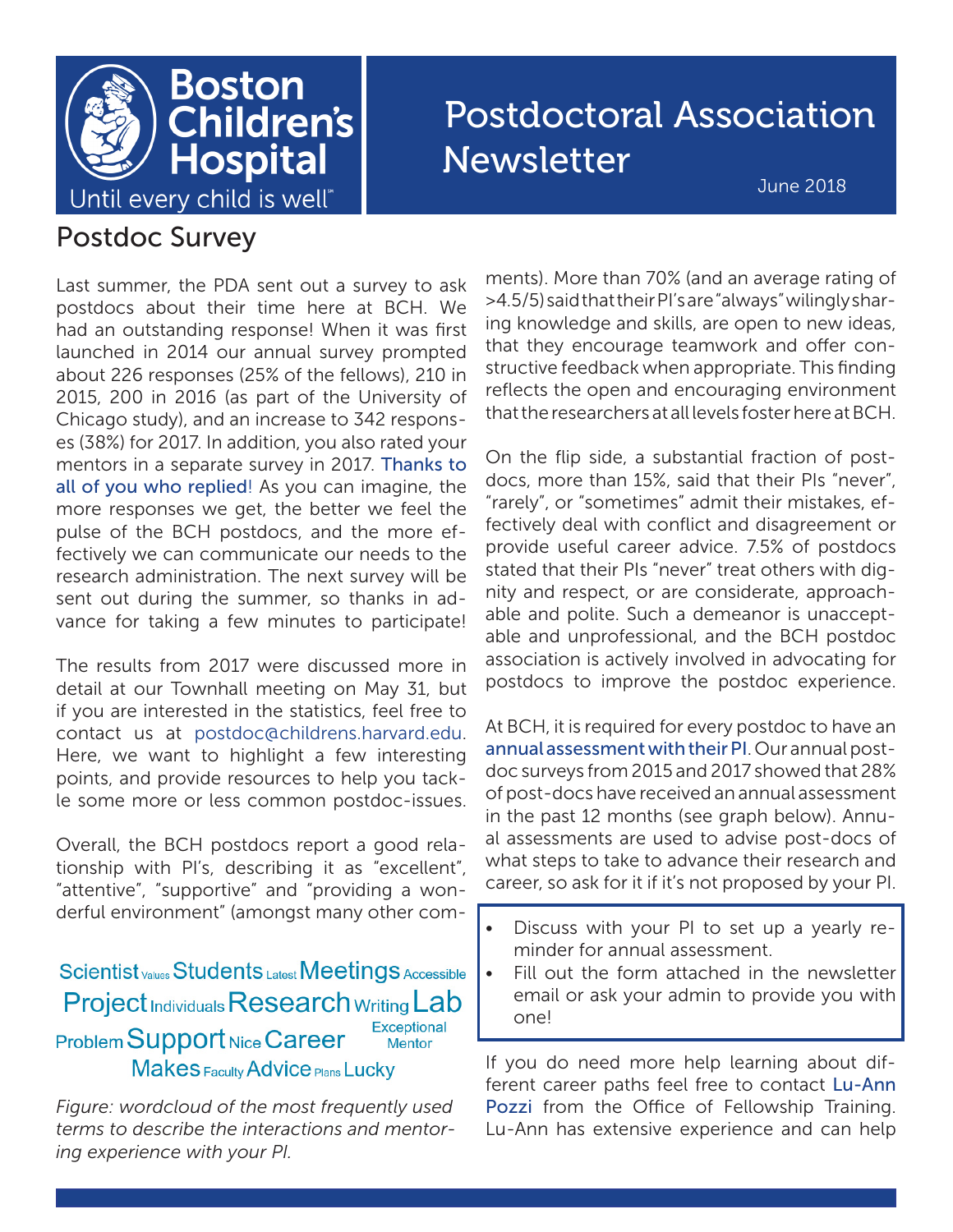

with resume/cv preparation and setting up informational interviews with people from a particular field or career path. Also, the BCH-PDA provides seminars on career paths and skills.

One of the survey questions was "How appreciated do you feel in your position?" This question was ranked from 1 (least) to 10 (most). In 2017, 31% of us answered with 5 or lower, which is an improvement compared to 2014, where 58% answered with 5 or less (see graph below). But of course, the goal is to decrease this percentage even more.

- Check out the books recommended by Melissa Broderick at the right
- In case of a conflict situation, contact Lu-Ann at OFT or the Ombudsoffice

If you have issues with your PI that you don't think can be solved with proper discussion. You can contact Lu-Ann to discuss the issue and she can try to help in identifying solutions. If it is a severe issue, then Ombuds office HMS can help in conflict resolution. It is better to start early than later.

Many postdocs also don't know that we have 5 days per year of paid leave for professional/career development. These days can be used to take professional classes on management, financing, entrepreneurship, and much more… so take advantage of them!

**H ow appreciated do you H ow appreciated do you feel at your post-doc job? feel at your post-doc job?**



### Media Recommendations

Melissa Brodrick leads the ombuds office at HMS, she is a professional at solving conflicts and navigating tricky situations. The office's website, [http://www.hms.harvard.edu/](http://www.hms.harvard.edu/ombuds) [ombuds](http://www.hms.harvard.edu/ombuds)/, is full of great links and resources, check it out! In addition, Melissa recommends the following books that may be helpful in solving conflicts within your group or with your PI:

**Difficult Conversations:** How to Discuss What Matters Most (Douglas Stone, Bruce Patton, Sheila Heen)

The Bully at Work: What You Can Do to Stop the Hurt and Reclaim Your Dignity on the Job (Gary Namie, Ruth Namie)

**BIFF:** Quick Responses to High-conflict People, Their Personal Attacks, Hostile E-mail and Social Media Meltdowns (Bill Eddy)

How to Fight (Thich Nhat Hanh)

**Getting to Yes: Negotiating Agreement Without** Giving In (Roger Fisher, William Ury)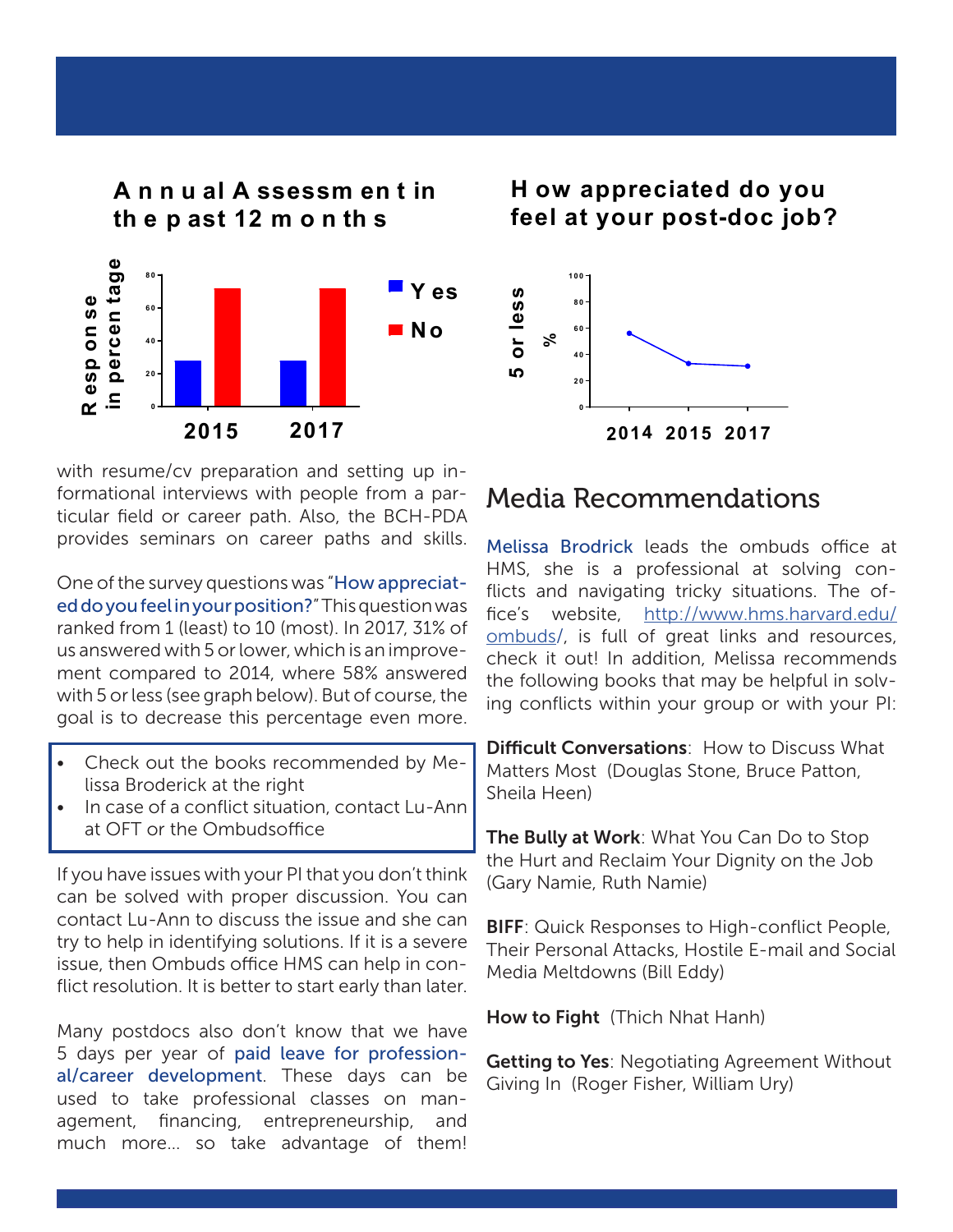### Spotlight on PDA co-presidents

Get to know Alessandro DiGioia and Colette Bichsel, the co-presidents of Boston Children's Postdoc Association 2018-2019!



*What is your main goal as president of the BCH PDA, where do you really want to make an impact for postdocs?*

AD: As current and future president of BCH PDA my goal is to improve communication and quality of life for postdoc, and to make BCH a great place to work. During this mandate we have obtained so much in terms of benefits improvements and acknowledgement of postdoc importance within BCH leadership and community and it will be my main goal to continue toward this goal.

CB: My goal is to make the postdoc experience at BCH enjoyable for everyone! Jess and Ale have done a great job this past year to get our voices heard with the BCH leadership, and I want to build on this. It's also very important to provide opportunities for postdocs to develop skills to prepare for the next career steps, with workshops on negotiation and communication for example.

*What are you already super happy with that has changed for postdocs thanks to the PDA?* AD: I am happy that after many years of advocacy by PDA we have now finally obtained two of our long standing major goals: health benefit for associated personnel and retirement benefits for postdocs. I am also super happy that now postdoc voice can be heard since we have gained a permanent seat at the Research Executive Council, the major executive body of BCH.

#### *Which is your favorite BCH PDA event?*

CB: The panel discussions and workshops organized by the career development committee are super helpful!

AD: As former co-chair of the mentoring committee I am bit biased: All star mentoring is definitely the best.

### *Can you give us a little background on yourself, your lab, your work?*

CB: I'm in my second year of postdoc in the Vascular Biology Program, and I study vascular malformations using genetic, molecular and microfluidic tools. I'm originally from Switzerland, where I completed my studies (at EPFL) and PhD (at ETHZ and the University of Bern). AD: Originally, I am Italian from a region called Puglia, in the beautiful south of Italy. I did my PhD at University of Lausanne, Switzerland, and I am doing my postdoc (4th year) in the lab of Dr. Engle, Kirby Neurobiology department. My major goal is using genetic and genomic tools to identify the causative genes involved in severe child disorder characterized by facial or ocular movement defects.

*What is your favorite thing to do in Boston?* AD: I love to make long walks and getting lost in this beautiful city. Only in summer though :). I try to not think that winter exists, really! CB: At the risk of sounding like an old botanist fanatic, I think that the glass flower collection of the Harvard Museum of Natural history is one of the most amazing things to see in Boston!

#### *Favorite Boston Bar/Restaurant?*

CB: The Saltie Girl is great for seafood! AD: Well again, I am biased: Eataly,what else ;)